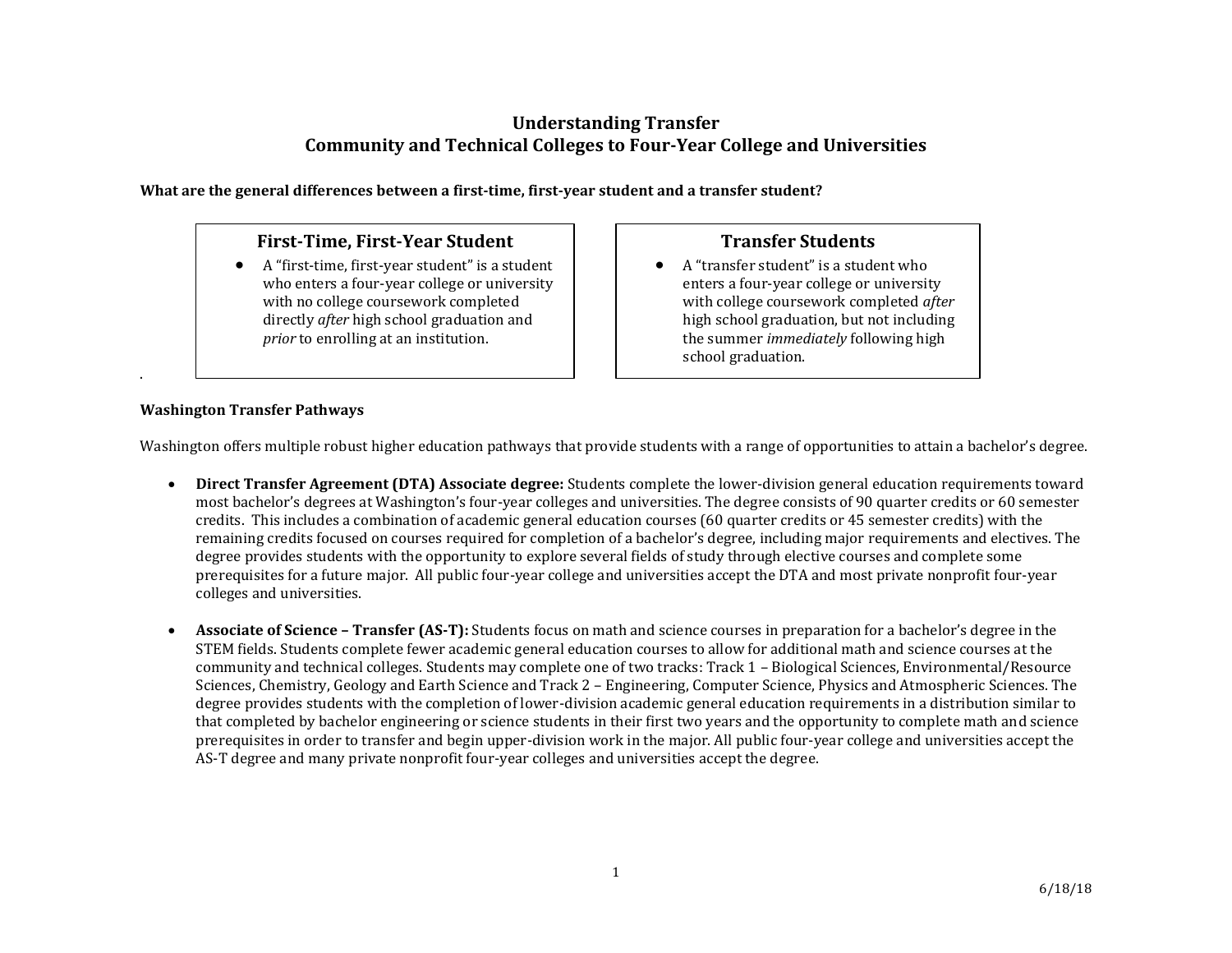- **Major Related Pathways (MRP):** Students focus on specific majors, within the structure of either a DTA or AS-T degree. The MRPs are focused on majors that are offered at multiple four-year colleges and universities, have significant prerequisites in the freshman and sophomore year and are in high student demand. There are ten active MRPs, eight of which are based on the DTA degree and two on the AS-T degree: Biology, Business, Computer Science, Construction Management, Math Education, Music, Nursing, Pre-Nursing, Engineering and Engineering Technology. Each MRP has a different set of participating four-year colleges and universities. Those colleges and universities who do not participate in a specific MRP will accept the degree as the institution would for the DTA or AS-T degree.
- **Professional/Technical Associate Degrees:** Students earn professional/technical degrees that meet industry standards for direct employment in the workforce. Professional/Technical degrees include the Associate of Applied Science-Transfer (AAS-T) Degree, Associate of Applied Science (AAS) Degree, Associate of Arts Tech (AAT) Degree and Associate in Technical Arts (ATA) Degree. Professional/Technical Associate degrees may include a combination of academic general education courses and professional/technical courses. The transfer of professional/technical degrees is limited. Some credits, such as academic general education course credit, may transfer to a four-year college or university or a bachelor of applied science degree program.
- **Transfer without an Associate Degree:** Students may choose for a variety of reasons to transfer before completing an associate degree. Washington's four-year colleges and universities have each developed course equivalencies between community and technical colleges and four-year colleges and universities.

## **How do Associate Degrees and courses within Associate Degrees transfer?**

#### Courses within an Associate Degree

Courses within an Associate Degree that parallel the first two years at a four-year college or university typically transfer to four-year colleges and universities. The Direct Transfer Agreement (DTA) Associate degree, the Associate in Science – Transfer (AS-T) Degree and Major Related Programs (MRPs), built on the DTA or AS-T, are structured to parallel courses taken in the first two years at a four-year college or university.

#### Courses within Professional/Technical Degrees

The Associate of Applied Science-Transfer (AAS-T) Degree, Associate of Applied Science (AAS) Degree, Associate of Arts Tech (AAT) Degree and Associate in Technical Arts (ATA) Degree are professional/technical degrees that prepare students for direct entry into the workforce. These degrees are not intended for transfer. However, courses within a professional/technical degree may transfer to applied bachelor's degree programs and some four-year colleges and universities have articulation agreements with community and technical colleges\* . In addition, a maximum of 15 credits of professional/technical–related courses may transfer as part of the Direct Transfer Agreement and a maximum of five credits may transfer as part of the Associate of Science-Transfer Degree. Outside of the 15 credits for the DTA and five credits for the AS-T, courses taken as part of applied degrees in general do not transfer to four-year colleges and universities.

l

Check with the transfer institution for details.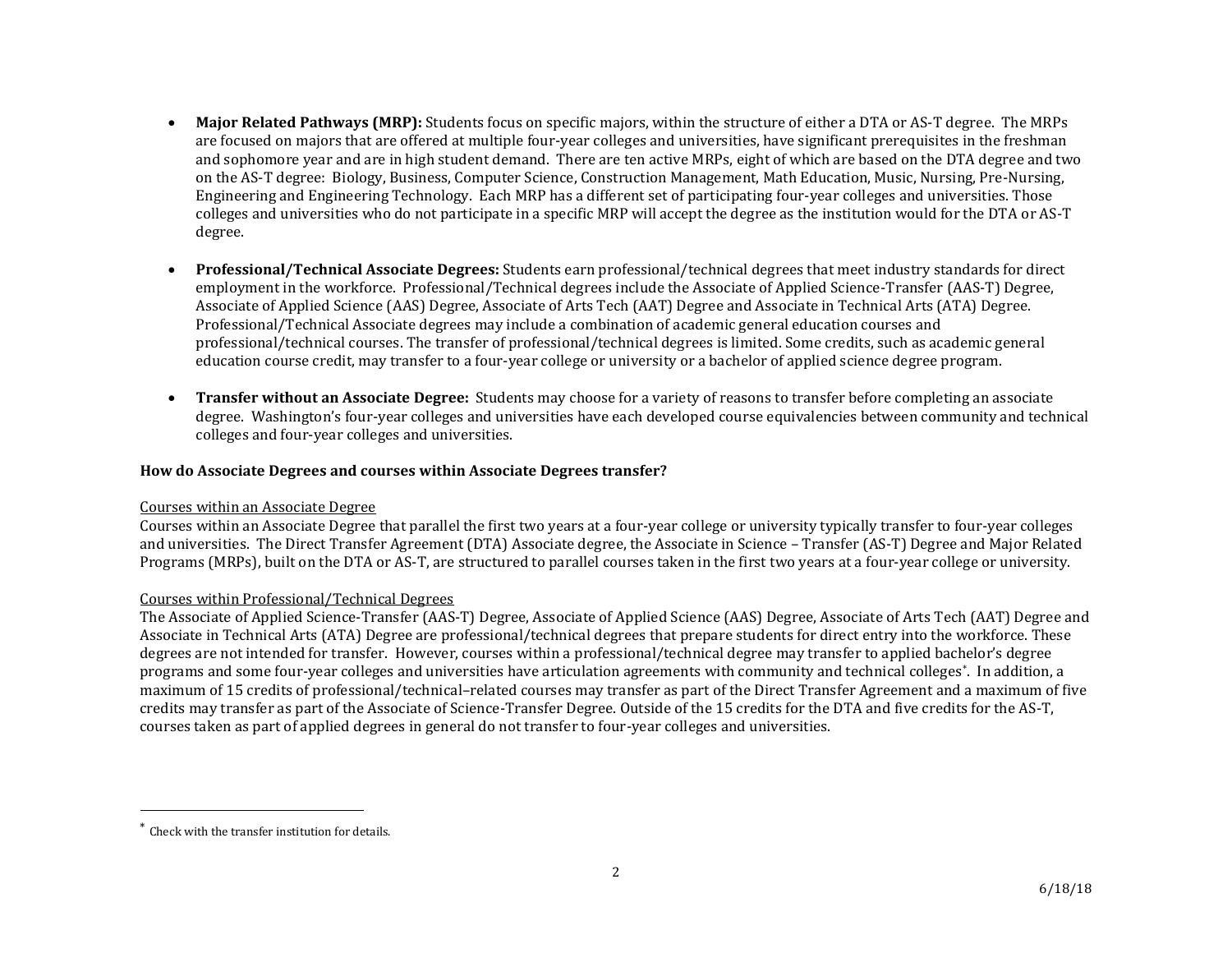## Courses transferred without an Associate Degree

Individual community and technical college courses earned without completing an associate degree are transferred on a course-by-course basis by four-year colleges and universities. Four-year colleges and universities have developed course-equivalencies to guide this process. In addition, Washington's community and technical colleges and public four-year colleges and universities develope[d Washington 45,](https://www.sbctc.edu/resources/documents/colleges-staff/programs-services/transfer/wa45_final-2012.pdf) a list of selected general education courses that will transfer at any Washington public and most nonprofit, private colleges and universities in the state. In general, courses taken that are similar to those traditionally offered by a four-year college or university will transfer.

## **Do developmental courses transfer?**

No. Four-year colleges and universities do not count these courses toward a bachelor's degree and do not accept them in transfer.

## **Do College Preparatory Programs with Exams and Concurrent Enrollment Programs completed in high school transfer?**

Yes. College preparatory programs with exams and concurrent enrollment opportunities completed in high school may transfer to or be awarded credit by four-year colleges and universities as follows:

- **College Preparatory Programs with Exams** (Advanced Placement, Cambridge, International Baccalaureate) College credit may be awarded for college preparatory programs with exams based on examination scores. College preparatory programs with exam are high school courses for which students may earn college credit through recognized standardized exams. To see how Washington's colleges and universities award credit, visit WSAC's dual credit look-up tool: [http://readysetgrad.org/rsg\\_cred\\_wiz/form.](http://readysetgrad.org/rsg_cred_wiz/form)
- **Concurrent Enrollment** (College in the High School, Running Start and CTE Dual Credit) College courses offered by colleges and universities - either at a college, university or in a high school - transfer similarly to college courses taken at a college. Concurrent enrollment programs are partnerships between K-12 schools and postsecondary education institutions through which students who have not yet received the credits required for the awarding of a high school diploma complete creditbearing college courses that are offered by a college or university and taught by higher education faculty or appropriately qualified high school teachers. Earned credits for concurrent enrollment are recorded on a college or university transcript. CTE Dual Credit is a concurrent enrollment program, providing career pathways for high school students.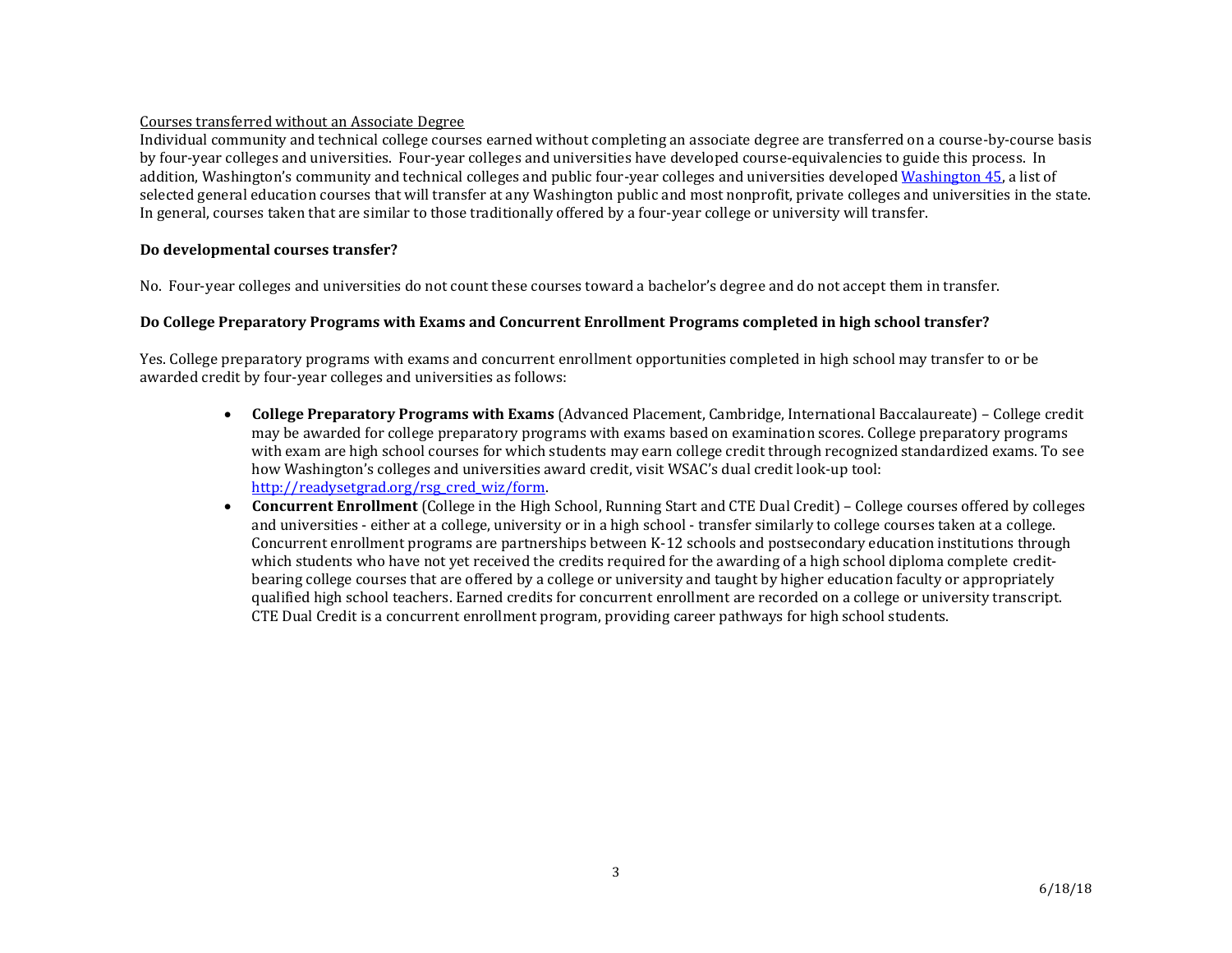|                                        | DTA or AS-T (or MRP)                             | AAS-T, AA-S, ATA, or AAT                                          | <b>No Degree</b>                                                  |
|----------------------------------------|--------------------------------------------------|-------------------------------------------------------------------|-------------------------------------------------------------------|
| Will all courses successfully transfer |                                                  |                                                                   |                                                                   |
| to a bachelor's degree, if a student   | Yes                                              | <b>Sometimes</b>                                                  | <b>Sometimes</b>                                                  |
| transfers with a transfer degree (e.g. | At participating four-year colleges<br>$\bullet$ |                                                                   |                                                                   |
| DTA or AS-T), professional/technical   | and universities within limits.                  | Yes, academic general                                             | Yes, if four-year colleges and                                    |
| degree (e.g. AAS-T, AA-S, ATA, or      | including the maximum credit limit               | education courses will                                            | universities offer similar course(s).                             |
| AAT) or no degree?                     | within college and university total              | generally transfer.                                               |                                                                   |
|                                        |                                                  | transfer credit policies, limits on the<br>Professional/technical | No, if four-year colleges and                                     |
|                                        | transfer of professional/technical               |                                                                   | courses will typically not<br>universities do not offer similar   |
|                                        | and developmental courses and                    |                                                                   | transfer unless a student<br>$\,$ courses $\,^{\ast\ast\ast\ast}$ |
|                                        | GPA/grade requirements.                          | transfers to an applied                                           |                                                                   |
|                                        |                                                  | bachelor's degree                                                 | Note: Courses and credits may be limited as                       |
|                                        |                                                  |                                                                   | program, The Evergreen<br>described above.                        |
|                                        |                                                  | State College, Seattle                                            |                                                                   |
|                                        |                                                  |                                                                   | Pacific University, Western                                       |
|                                        |                                                  |                                                                   | Washington University,                                            |
|                                        |                                                  |                                                                   | Whitworth University*** or                                        |
|                                        |                                                  | a four-year college and                                           |                                                                   |
|                                        |                                                  | university with an                                                |                                                                   |
|                                        |                                                  |                                                                   | articulation agreement                                            |
|                                        |                                                  | with a community or                                               |                                                                   |
|                                        |                                                  | technical college $(s)^*$ .                                       |                                                                   |
|                                        |                                                  |                                                                   | No, if students transfer to                                       |
|                                        |                                                  |                                                                   | a bachelor's program that                                         |
|                                        |                                                  | does not accept the                                               |                                                                   |
|                                        |                                                  | degree, a max. of 15                                              |                                                                   |
|                                        |                                                  |                                                                   | credits can transfer as part                                      |
|                                        |                                                  | of a DTA or a max, of 5                                           |                                                                   |
|                                        |                                                  |                                                                   | credits as part of the AS-T.                                      |

# **How Courses \*\* Transfer for the following associate degrees**

l

<sup>\*\*</sup> All Washington community and technical colleges and all public four-year college and universities operate on the quarter system, with the exception of Washington State University, which operates on the semester system. Most Washington private nonprofit colleges and universities operate on the semester system. A typical course in the quarter system is offered for 5 credits with a full-load equal to 15 credits for the term, 45 credits for the year. Courses in the semester system may either be 3 credits or 5 credits, with a full-load equal to 15 credits, 30 credits for the year. A yearlong sequence of courses - for example first year world language courses - is offered as three 5 quarter credit courses or two 5 semester credit courses.

<sup>\*\*\*</sup> For details visit The Evergreen State College http://www.evergreen.edu/admissions/transfer. Seattle Pacific University [http://spu.edu/catalog/undergraduate/20189/admissions/acceptance-two-year-degree/other-wash-degrees,](http://spu.edu/catalog/undergraduate/20189/admissions/acceptance-two-year-degree/other-wash-degrees) Western Washington University

<https://fairhaven.wwu.edu/upside-down-degree>, and Whitwort[h https://www.whitworth.edu/cms/administration/registrar/transfer-info/transfer-policies-for-students](https://www.whitworth.edu/cms/administration/registrar/transfer-info/transfer-policies-for-students-holding-aas-degrees/)[holding-aas-degrees/.](https://www.whitworth.edu/cms/administration/registrar/transfer-info/transfer-policies-for-students-holding-aas-degrees/)

<sup>\*\*\*\*</sup> As determined by the four-year college or university.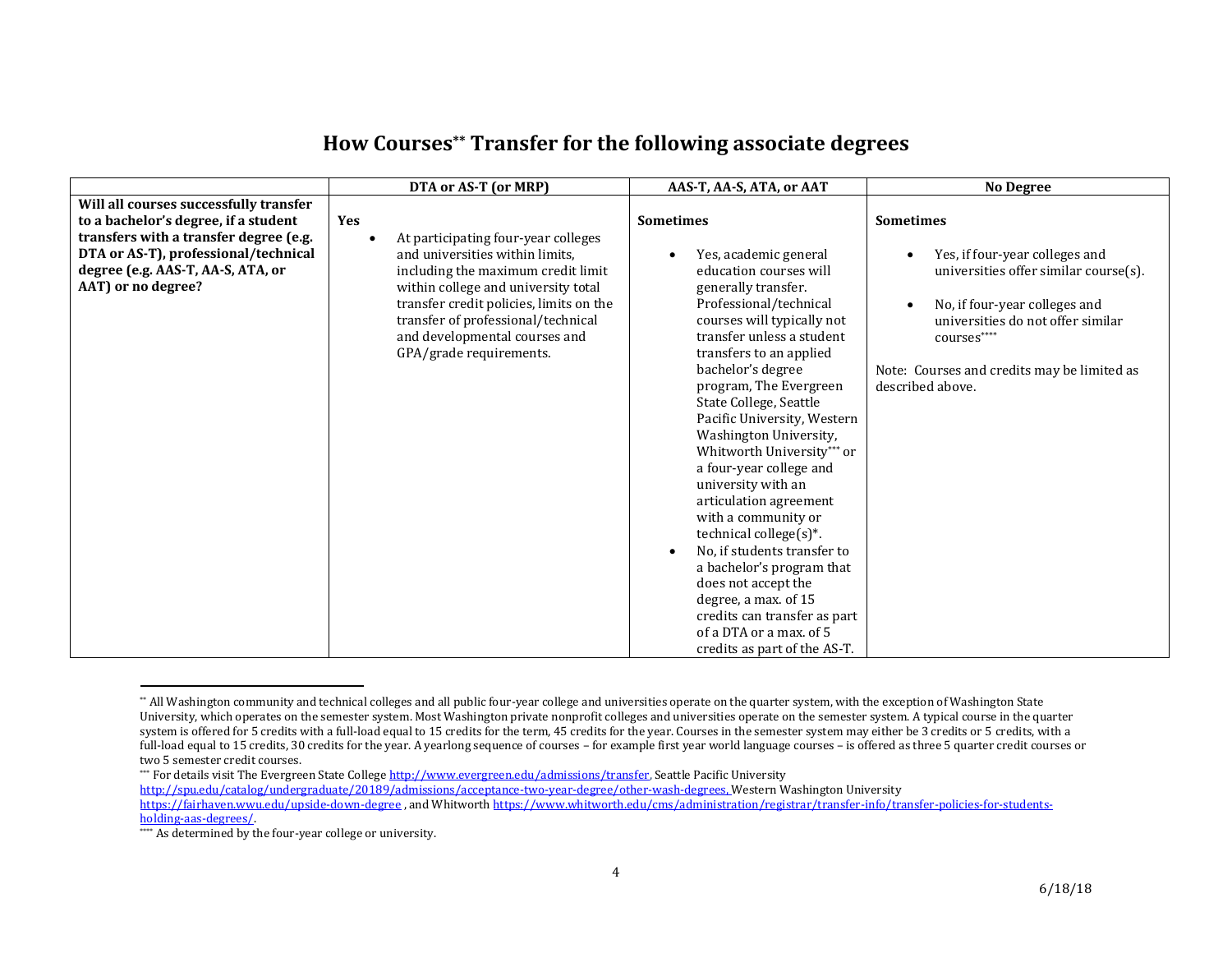| Will professional/technical courses<br>successfully transfer to a bachelor's<br>degree, if a student transfers with a<br>transfer degree (e.g. DTA or AS-T),<br>professional/technical degree (e.g. | Yes, with the following limitations<br>DTA - A maximum of 15 credits.<br>$AS-T - A$ maximum of 5 credits.<br>$\bullet$ | <b>Sometimes</b><br>Yes, academic general<br>education courses will                                                                                                                                                                                                                                                                                                                                                                                                                                                                                                                                                                                           | <b>Generally No</b><br>$\bullet$<br>In general professional/technical<br>courses will not transfer. However.      |
|-----------------------------------------------------------------------------------------------------------------------------------------------------------------------------------------------------|------------------------------------------------------------------------------------------------------------------------|---------------------------------------------------------------------------------------------------------------------------------------------------------------------------------------------------------------------------------------------------------------------------------------------------------------------------------------------------------------------------------------------------------------------------------------------------------------------------------------------------------------------------------------------------------------------------------------------------------------------------------------------------------------|-------------------------------------------------------------------------------------------------------------------|
| AAS-T, AA-S, ATA, or AAT) or no<br>degree?                                                                                                                                                          |                                                                                                                        | generally transfer.<br>Professional/technical<br>courses will typically not<br>transfer unless a student<br>transfers to an applied<br>bachelor's degree program,<br>The Evergreen State<br>College, Seattle Pacific<br>University, Western<br>Washington University,<br>Whitworth University*** or<br>a four-year college and<br>university with an<br>articulation agreement<br>with a community or<br>technical college $(s)^*$ .<br>No, if students transfer to a<br>$\bullet$<br>bachelor's program that<br>does not accept the degree,<br>a maximum of 15 credits<br>can transfer as part of a<br>DTA or a maximum of 5<br>credits as part of the AS-T. | some professional/technical courses<br>may transfer to an applied bachelor's<br>degree program in the same field. |

 $\overline{a}$ 

<sup>\*\*\*</sup> For details visit The Evergreen State College <u>http://www.evergreen.edu/admissions/transfer</u>, Seattle Pacific University

[http://spu.edu/catalog/undergraduate/20189/admissions/acceptance-two-year-degree/other-wash-degrees,](http://spu.edu/catalog/undergraduate/20189/admissions/acceptance-two-year-degree/other-wash-degrees) Western Washington University

<https://fairhaven.wwu.edu/upside-down-degree> , and Whitwort[h https://www.whitworth.edu/cms/administration/registrar/transfer-info/transfer-policies-for-students](https://www.whitworth.edu/cms/administration/registrar/transfer-info/transfer-policies-for-students-holding-aas-degrees/)[holding-aas-degrees/.](https://www.whitworth.edu/cms/administration/registrar/transfer-info/transfer-policies-for-students-holding-aas-degrees/)